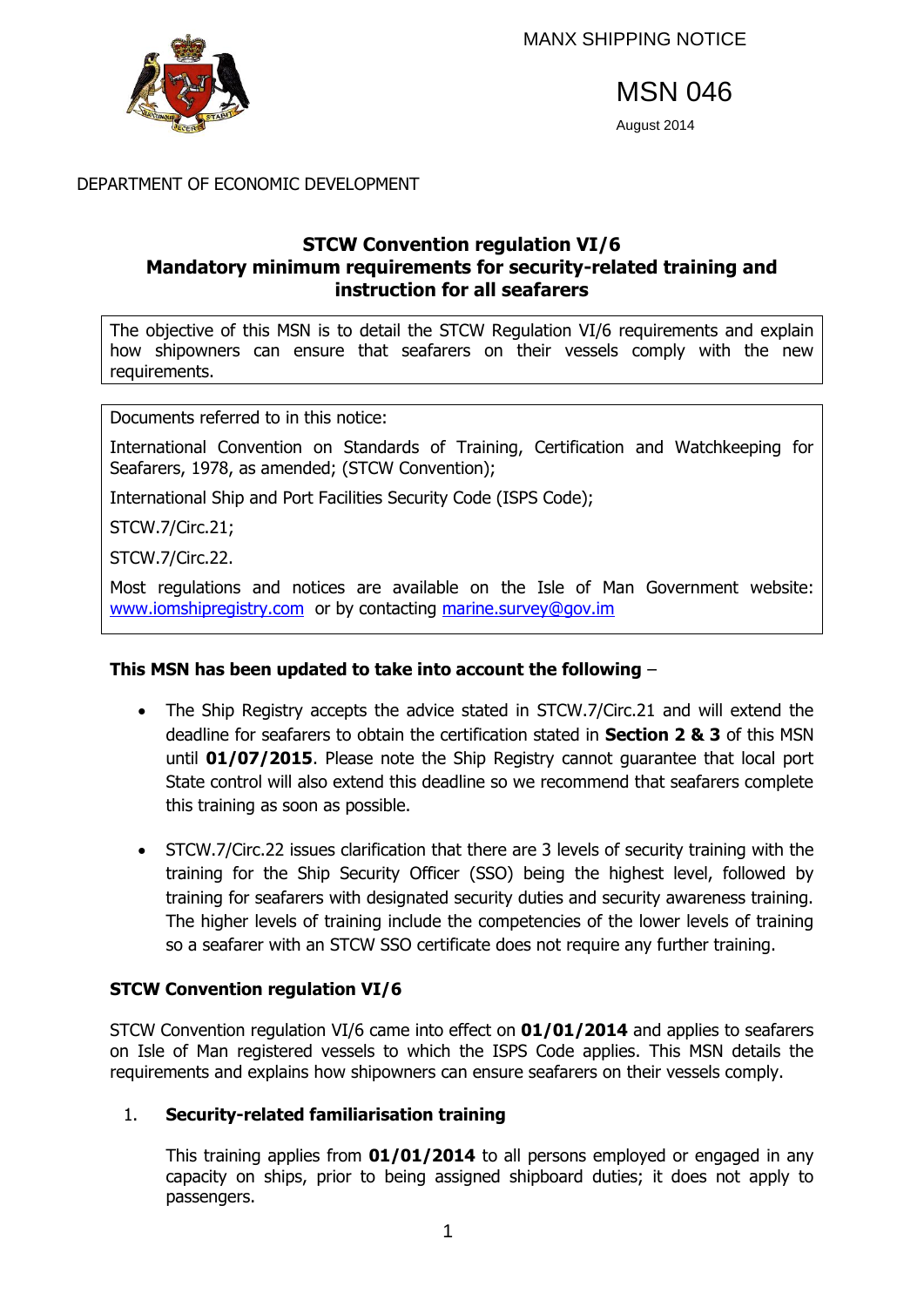The instruction must be delivered by the Ship Security Officer, or an equally qualified person and provide guidance for the seafarer to at least be able to –

- a. report a security incident;
- b. know the procedures to follow when they recognize a security threat; and
- c. take part in security-related emergency and contingency procedures.

These procedures shall be included in the Ship Security Plan and can also be included as part of the shipboard familiarisation checklist.

#### 2. **Standard of competence for security awareness training (for seafarers without designated security duties)**

Security awareness training is required from **01/07/2015** and only needs to be given once in the seafarer's career as there is no requirement for refreshment or revalidation.

This training applies to seafarers employed or engaged in any capacity on the business of a ship as part of the ship's complement without designated security duties. The IOM Ship Registry considers this to apply as a minimum to all members of the deck, engine-room and catering departments on the vessel. These seafarers shall receive the training as set out in Annex 1 before being assigned to any shipboard duties.

On completion of this training the seafarer shall be able to –

- a. contribute to the enhancement of maritime security through heightened awareness;
- b. recognise security threats; and
- c. understand the need for and methods of maintaining security awareness and vigilance.

There is a transitional provision for this requirement for existing seafarers (see section 4).

#### **3. Standard of competence for seafarers with designated security duties**

Security training for seafarers with designated security duties is required from **01/07/2015** and only needs to be given once in the seafarer's career as there is no requirement for refreshment or revalidation.

This applies to every seafarer who is designated to perform security duties as stated in the Ship Security Plan and also includes anti-piracy and anti-armed robbery related activities. On completion of the training the seafarer shall have sufficient knowledge to perform on board designated security duties, including anti-piracy and anti-armed robbery related activities.

These seafarers shall be required to demonstrate competence to undertake the tasks, duties and responsibilities listed in column 1 of table A-VI/6-2 of the STCW Code (stated in Annex II) which includes -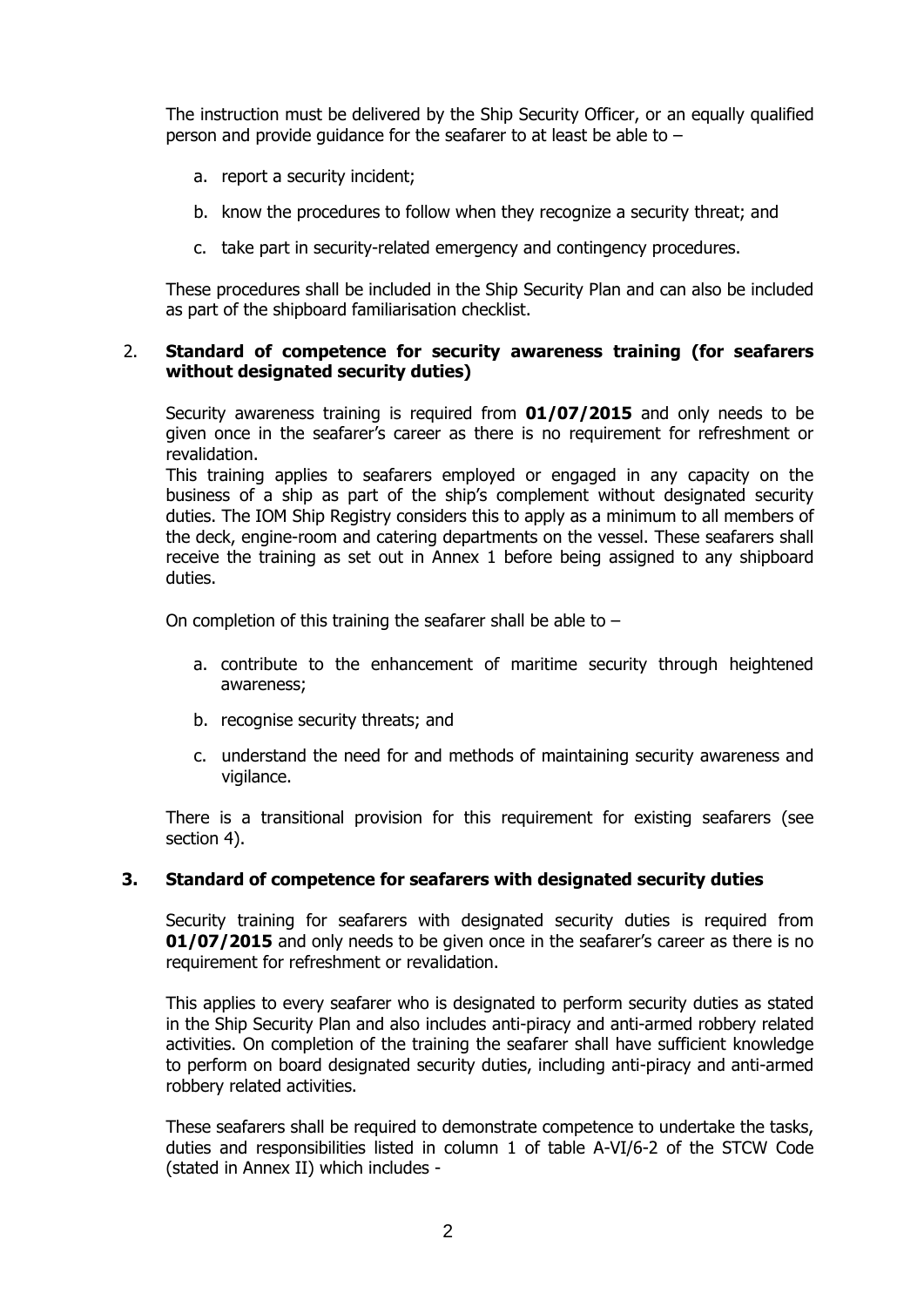- a. maintaining the conditions set out in a Ship Security Plan;
- b. recognising security risks and threats;
- c. undertaking regular security inspections; and
- d. properly using security equipment and systems.

There is a transitional provision for this requirement for existing seafarers (see Section 4 below).

### **4. Transitional provisions**

There are transitional provisions for:

- 1. security awareness training for seafarers who commenced sea service before **01/01/2012**.
- 2. standard of competence for seafarers with designated security duties for seafarers with designated security duties who commenced sea service before **01/01/2012**.

In both cases these seafarers are not required to undertake further training provided they can demonstrate they meet the requirements by  $-$ 

- a. having approved seagoing service as shipboard personnel for a period of at least six months in total during the preceding three years. This can be verified by an IOM surveyor during ISM/ISPS inspections by checking the seafarer's discharge book or the record of employment issued by their employer. Alternatively the seafarer's employer can issue their own certificates to seafarers confirming the seafarer has accrued the necessary sea time to fulfil this requirement; or
- b. having performed security functions after **01/07/04** considered to be equivalent to the seagoing service required by a.; or
- c. passing an approved test (see section 6 Training Centres); or
- d. successfully completing approved training (see section 6 Training Centres).

## **5. Recognising certificates issued by other administrations**

The IOM Ship Registry will recognise Certificates of Proficiency issued for security awareness training or Certificates of Proficiency for seafarers with designated security duties that have been issued by another Administration in accordance with the STCW Convention.

#### **6. Training Centres**

This section explains the requirements for training centres for training seafarers in security awareness training and/or training in designated security duties.

- 1. A training centre can be a shore based establishment or a shipping company.
- 2. The following type of training is allowed: classroom instruction, in-service training, distance learning, computer-based training or a combination of these methods.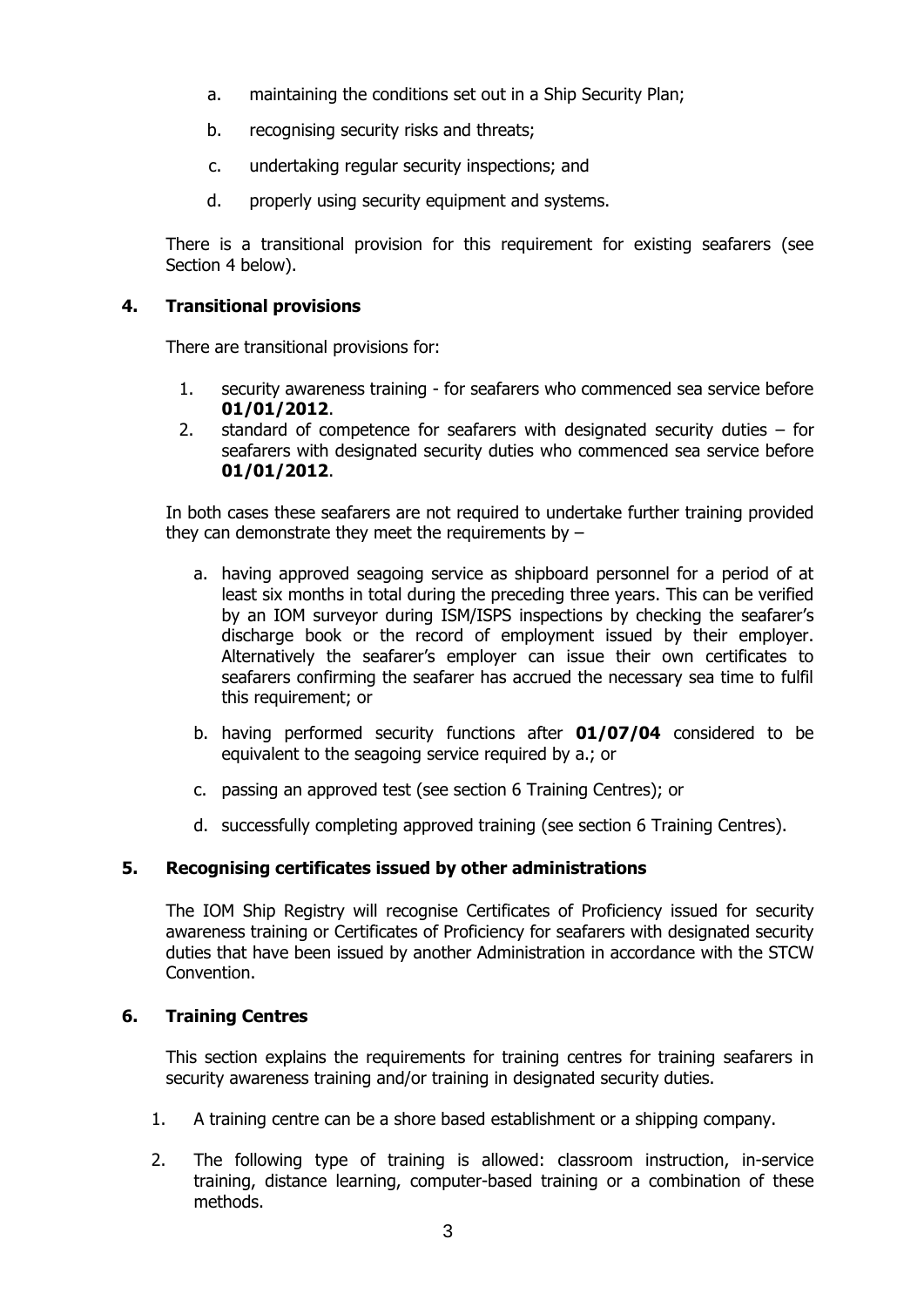- 3. The IOM Ship Registry will verify training centres located on the Isle of Man to ensure they meet the requirements for STCW Regulation VI/6.
- 4. The Isle of Man Ship Registry will accept training centres not located on the Isle of Man if another Administration or a Recognised Organisation has confirmed the training fulfils the STCW regulation VI/6 requirements.
- 5. On successfully completing the training the training centre shall issue a Certificate of Proficiency to the seafarer.

Isle of Man Ship Registry

Please note - The Isle of Man Ship Registry cannot give legal advice. Where this document provides guidance on the law it should not be regarded as definitive. The way the law applies to any particular case can vary according to circumstances - for example, from vessel to vessel. You should consider seeking independent legal advice if you are unsure of your own legal position.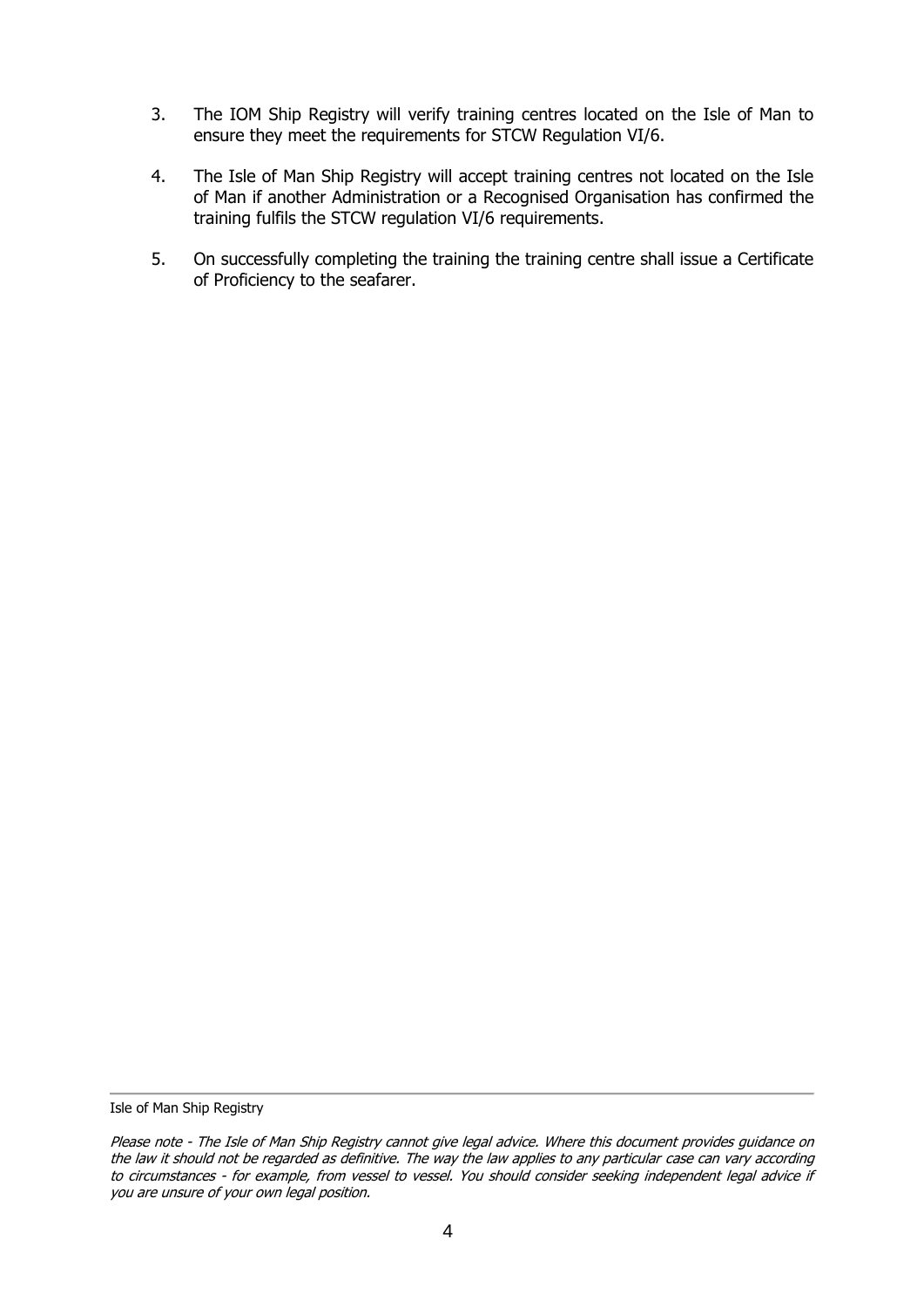### **Annex 1**

### **Table A-VI/6-1 Specification of minimum standard of competence in security awareness**

Seafarers shall be required to provide evidence of having achieved the required standard of competence to undertake the tasks, duties and responsibilities listed in column 1:

- by demonstration of competence, in accordance with the methods and the criteria for evaluating competence tabulated in columns 3 and 4; and
- by examination or continuous assessment as part of an approved training programme in the subjects listed in column 2.

| Column 1                                                                                                     | <b>Column 2</b>                                                                                                                                                                                                                                                                                                                                                                                                                                                                                                                                                | <b>Column 3</b>                                                                                                   | Column 4                                                                               |
|--------------------------------------------------------------------------------------------------------------|----------------------------------------------------------------------------------------------------------------------------------------------------------------------------------------------------------------------------------------------------------------------------------------------------------------------------------------------------------------------------------------------------------------------------------------------------------------------------------------------------------------------------------------------------------------|-------------------------------------------------------------------------------------------------------------------|----------------------------------------------------------------------------------------|
| <b>Competence</b>                                                                                            | Knowledge, understanding<br>and proficiency                                                                                                                                                                                                                                                                                                                                                                                                                                                                                                                    | <b>Methods for</b><br>demonstrating<br>competence                                                                 | <b>Criteria for</b><br>evaluating<br>competence                                        |
| Contribute to<br>the<br>enhancement of<br>maritime<br>security through<br>heightened<br>awareness.           | Basic working knowledge of<br>maritime security terms and<br>definitions, including elements<br>that may relate to piracy and<br>armed robbery.<br>Basic knowledge of<br>international maritime security<br>policy and responsibilities of<br>Governments, companies and<br>persons.<br>Basic knowledge of maritime<br>security levels and their impact<br>on security measures and<br>procedures aboard ship and in<br>port facilities.<br>Basic knowledge of security<br>reporting procedures.<br>Basic knowledge of security-<br>related contingency plans. | Assessment of evidence<br>obtained from approved<br>instruction or during<br>attendance at an<br>approved course. | Requirements relating<br>to enhanced maritime<br>security are correctly<br>identified. |
| Recognition of<br>security threats.                                                                          | Basic knowledge of techniques<br>used to circumvent security<br>measures<br>Basic knowledge enabling<br>recognition of potential<br>security threats, including<br>elements that may relate to<br>piracy and armed robbery.<br>Basic knowledge enabling<br>recognition of weapons,<br>dangerous substances and<br>devices and awareness of the<br>damage they can cause.<br>Basic knowledge in handling<br>security-related information<br>and security-related<br>communications.                                                                             | Assessment of evidence<br>obtained from approved<br>instruction or during<br>attendance at an<br>approved course. | Maritime security<br>threats are correctly<br>identified.                              |
| Understanding<br>of the need for<br>and methods of<br>maintaining<br>security<br>awareness and<br>vigilance. | Basic knowledge of training,<br>drill and exercise requirements<br>under relevant conventions,<br>codes and IMO circulars,<br>including those relevant for<br>anti-piracy and anti-armed<br>robbery.                                                                                                                                                                                                                                                                                                                                                           | Assessment of evidence<br>obtained from approved<br>instruction or during<br>attendance at an<br>approved course. | Requirements relating<br>to enhanced maritime<br>security are correctly<br>identified. |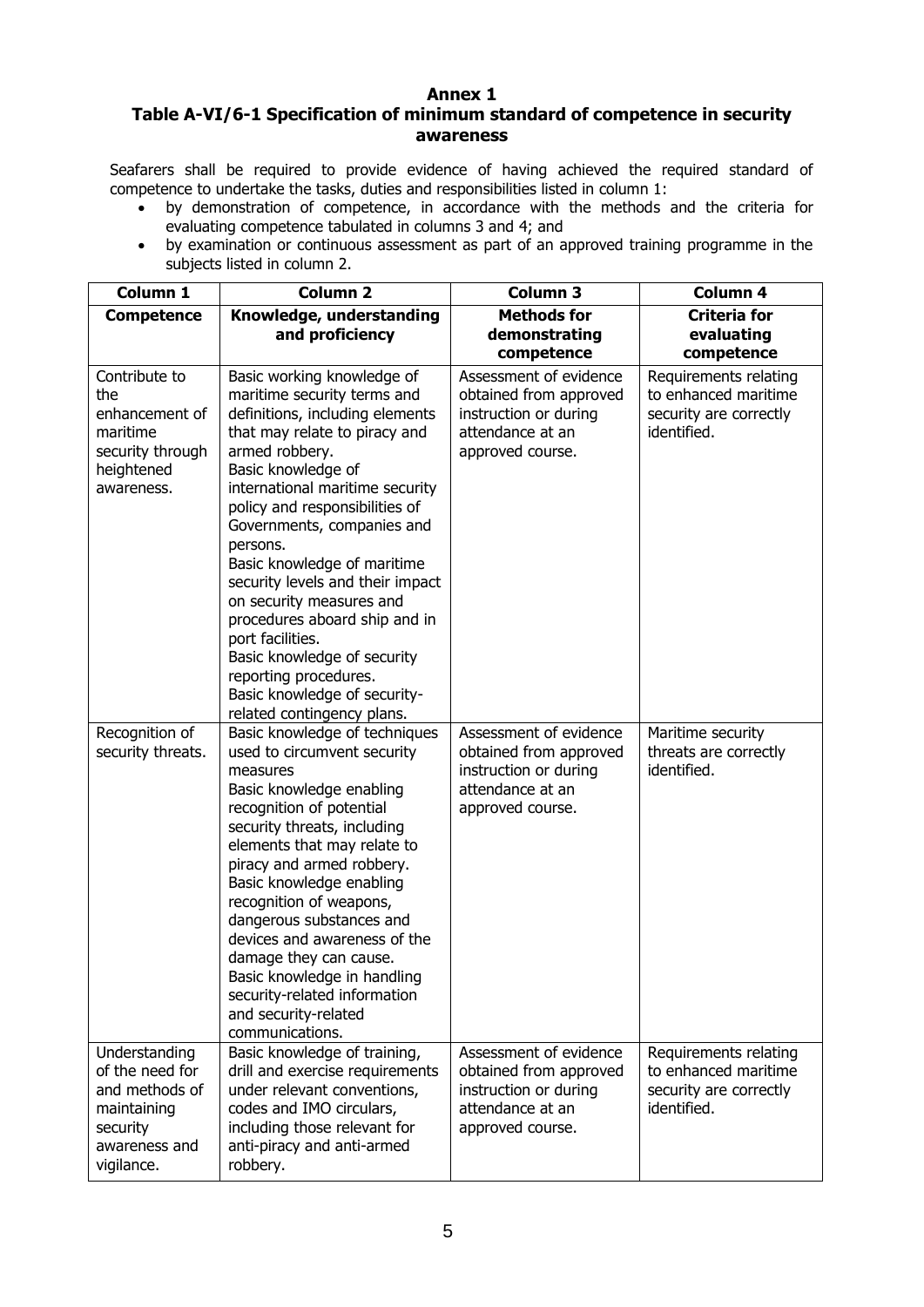### **Annex 2**

#### **Table A-VI/6-2 Specification of minimum standard of competence for seafarers with designated security duties**

Every candidate for certification shall be required to provide evidence of having achieved the required standard of competence through:

- demonstration of competence to undertake the tasks, duties and responsibilities listed in Column 1, in accordance with the methods for demonstrating competence and the criteria for evaluating competence tabulated in Columns 3 and 4; and
- examination or continuous assessment as part of an approved training programme covering the material set out in column 2.